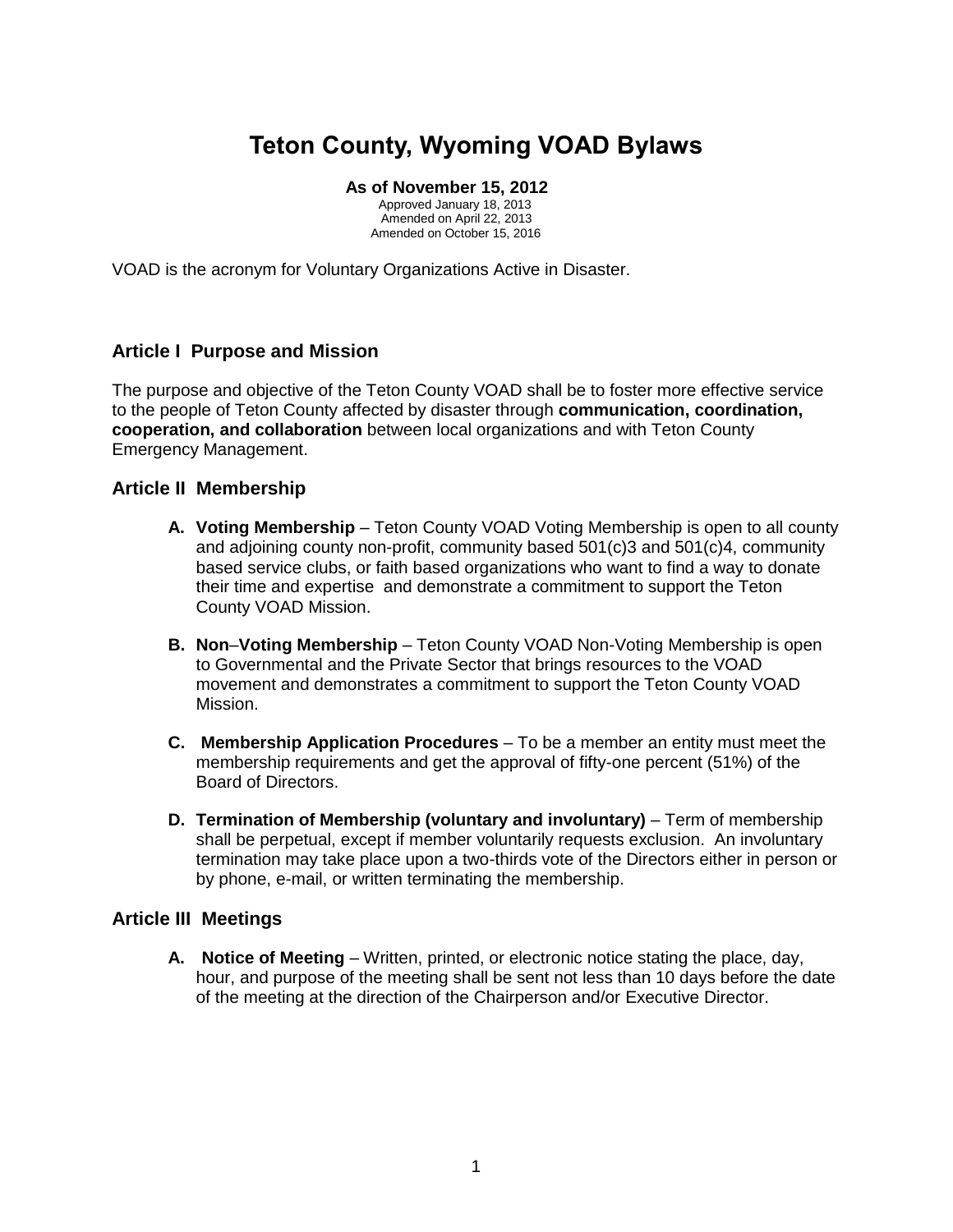- **B. Agenda** The agenda will be set by the Chairperson, or Executive Director. Any member may request an addition to the agenda.
- **C. General Membership Meeting Schedule** Meetings may be called as necessary but not less than annually. Fifty-one percent (51%) of the voting members will represent a quorum.
- **D. Place of Meetings** The Directors may designate any place within Teton County appropriate for a meeting that will accommodate the membership. Unless otherwise designated, meetings will take place at a location agreed upon by the Board of Directors.
- **E. Action Without a Meeting** Any action required or permitted to be taken by the members or Board of Directors at a meeting may be taken without a meeting if a quorum of members entitled to vote consent in writing, phone or by electronic transmission to the adoption of a resolution authorizing the action.
- **F. Documentation of Action Without a Meeting** All resolutions and consents of actions without a meeting and in emergency situations shall be filed in written/electronic form to the Executive Director and attached to the minutes of the next Teton County VOAD Board meeting
- **G. Emergency Situation** In an emergency situation, the Board of Directors may take action "without a meeting" at the request of Teton County Emergency Management or another support/member Organization requesting help. Those Directors or Organizations participating will reach out to Teton County Emergency Management for information and coordination and all actions will be consistent with the spirit and mission of VOAD—for the benefit of the victims.
- **H. Board of Directors Meetings** The Board shall meet not less than quarterly and may do so by teleconference. Fifty-one percent (51%) attendance shall be a quorum.

## **Article IV Board of Directors**

- **A. General Powers –** The Board of Directors is responsible for the oversight and operations of the VOAD organization. The Board may adopt such rules and regulations for the conduct of their meetings and management of the organization they deem proper and which are consistent with the purpose, mission of VOAD, and in support of Teton County Emergency Management.
- **B. Number** Each Board Member must represent a Voting Member Organization. The Board of Directors will consist of not more than 12 members plus the Executive Director.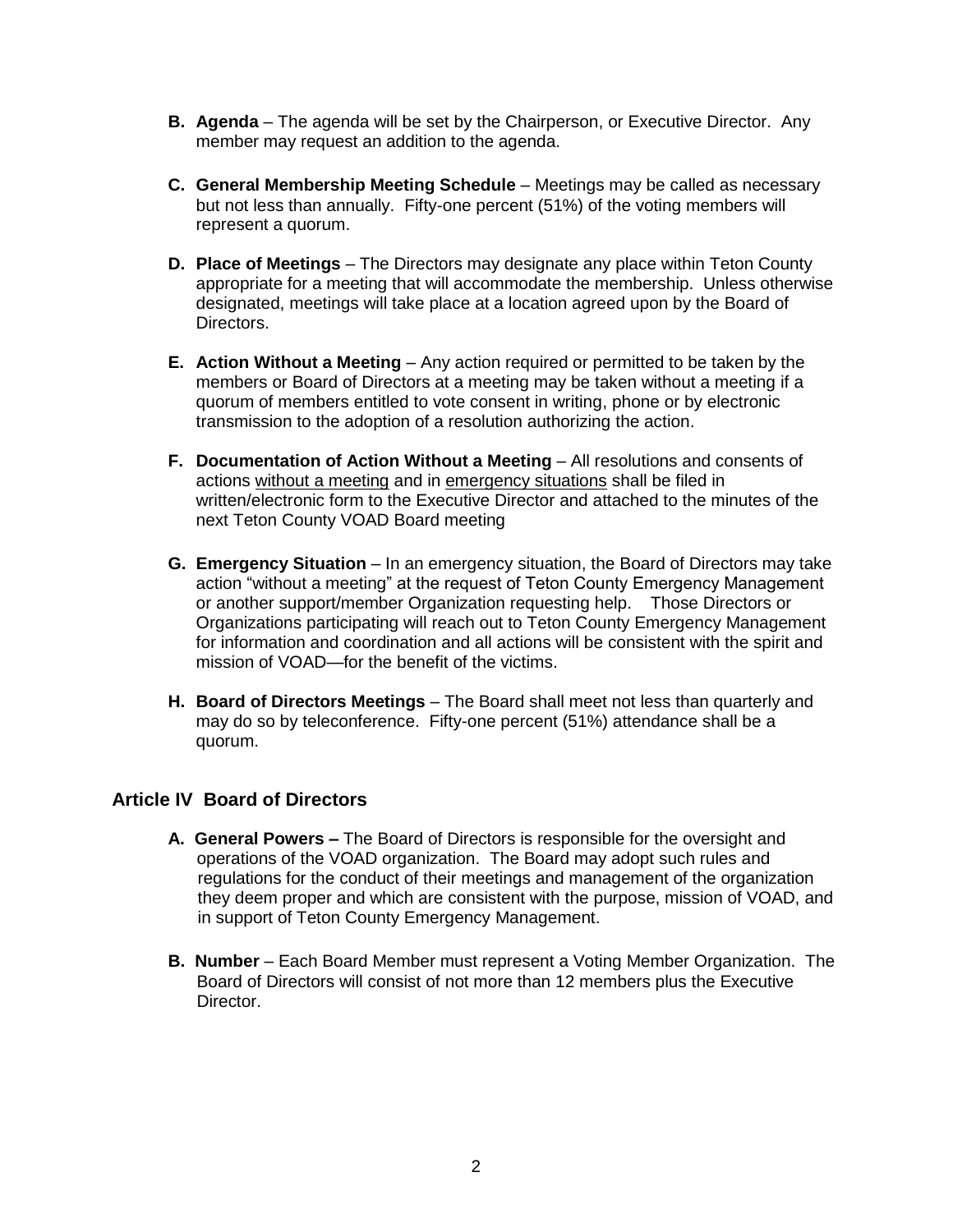- **C. Resignation** A Board Member may resign at any time with written notice and will be effective upon receipt. Should extenuating circumstances exist the member may resign by calling the Chairperson.
- **D. Vacancy on Board** A vacancy on the Board of Directors may be filled by election and requires a fifty-one percent (51%) approval by the board of Directors.
- **E. Voting** To pass an action fifty-one percent (51%) of the Board Members must approve the motion.
- **F. Chairperson** Election of the Chairperson will require approval of two-thirds of the Board. All nominees shall be submitted in writing two weeks prior to the election date**.**
- **G. Removal of a Director** For good cause, a Director may be removed by a two-thirds vote of the Board, which may be done in person or electronically.
- **H. Compensation** No compensation shall be paid to the Directors for their service, except that the Directors may receive reimbursement for VOAD expenses, if the Board so provides.

## **Article V Executive Director**

- **A. Executive Director** The Executive Director will be elected by two-thirds vote of the Board of Directors. This is a non-voting position on the Board of Directors.
- **B. Responsibilities** The Executive Director shall be responsible for conducting the day to day policies, functions, and administration of the Teton County VOAD as directed and authorized by the Board of Directors. They will insure the safekeeping of the minutes of all meetings and maintain a list of addresses and contact information of each member. They are responsible for all notices.
- **C. Resignation –** The Executive Director may resign at any time with written notice to the Board of Directors.
- **D.** Removal of the Executive Director For good cause, the Executive Director may be removed by a two-thirds vote of the Board, which may be done in person or electronically.